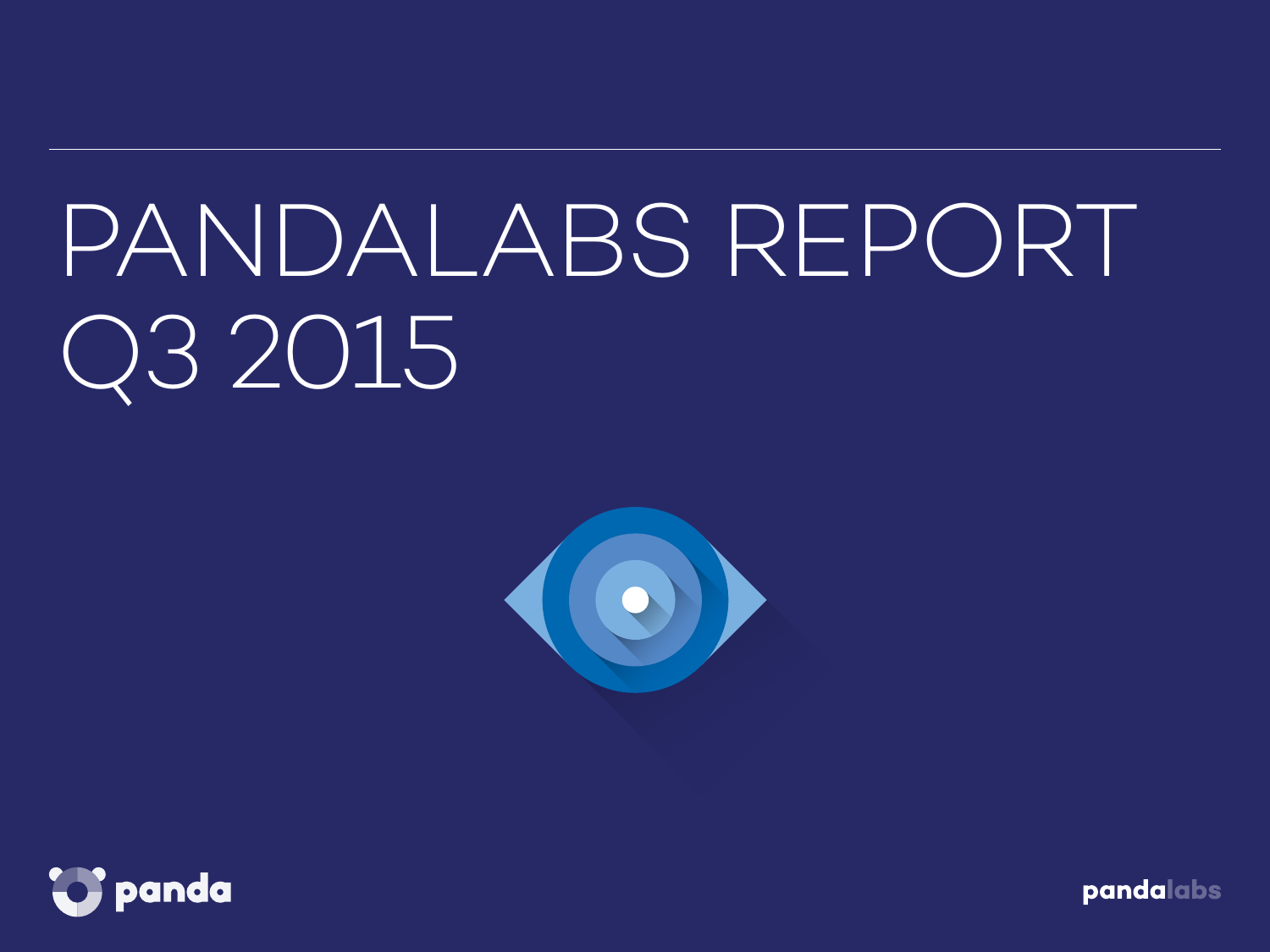

in numbers

3. The quarter at a glance

Internet of things

4. Conclusion 5. About PandaLabs

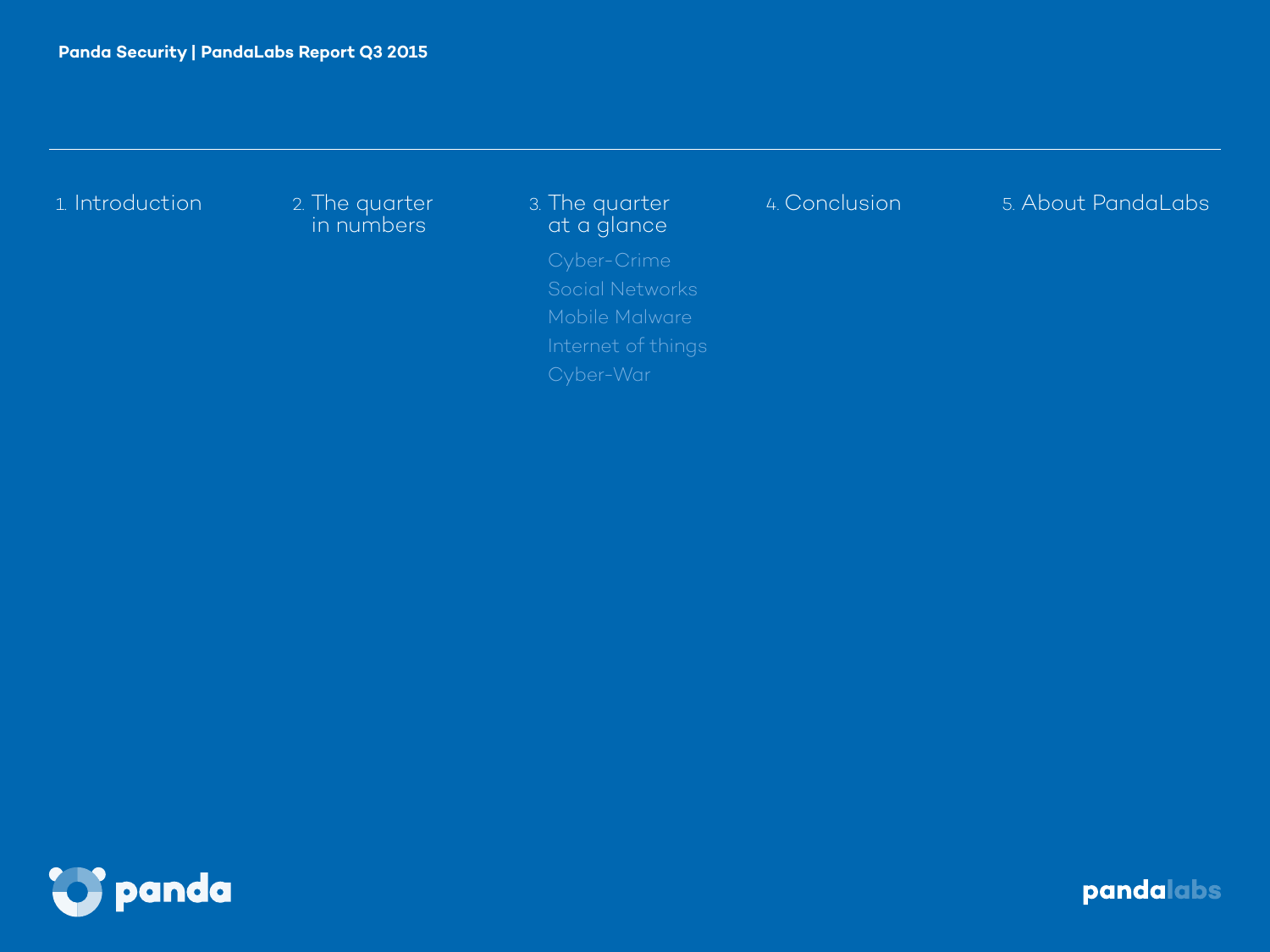# 1. INTRODUCTION

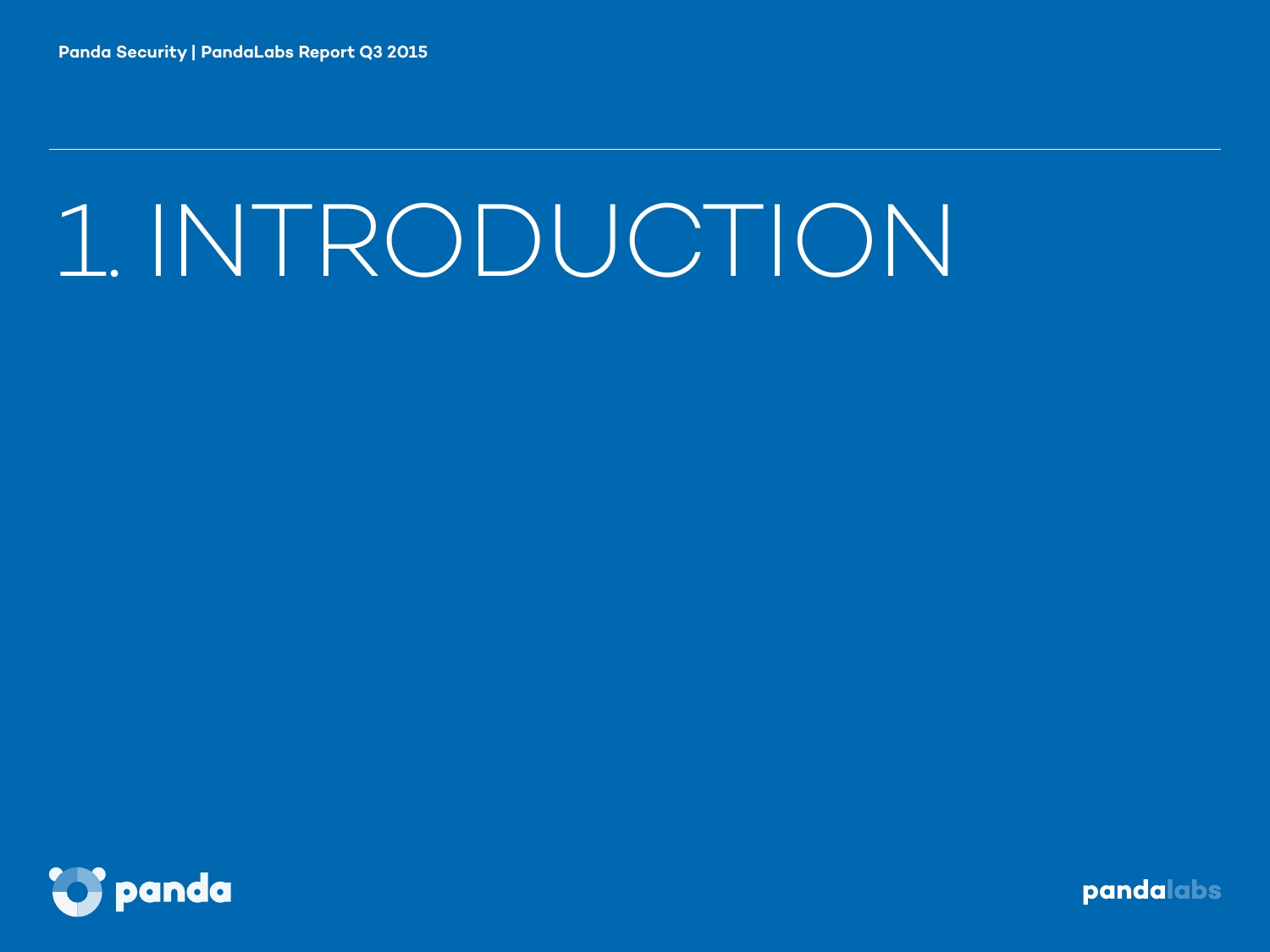## Introduction

1

The final few months of 2015 aren't seeing a let-up in the appearance of new malware, and the 21 million types of malware that were spotted during the third quarter of this year is a testament to that. During these months we've seen multiple cases of businesses being compromised, with the most famous cases being those of Ashley Madison and the Hacking Team.

The growing tension in the world of cyberwar and cyberespionage has come to light following the differing accusations made by large powers, such as the United States, Russia, and China.

On the other hand, we have to highlight the multiple security problems that we have seen this quarter in mobile devices, both in Android and iOS.

#### What's more, the Internet of Things is fast becoming a new vector of attack.

During the months of July, August, and September we have highlighted the vulnerabilities that have been found in different vehicles, one of which allowed for said vehicle to be remotely controlled.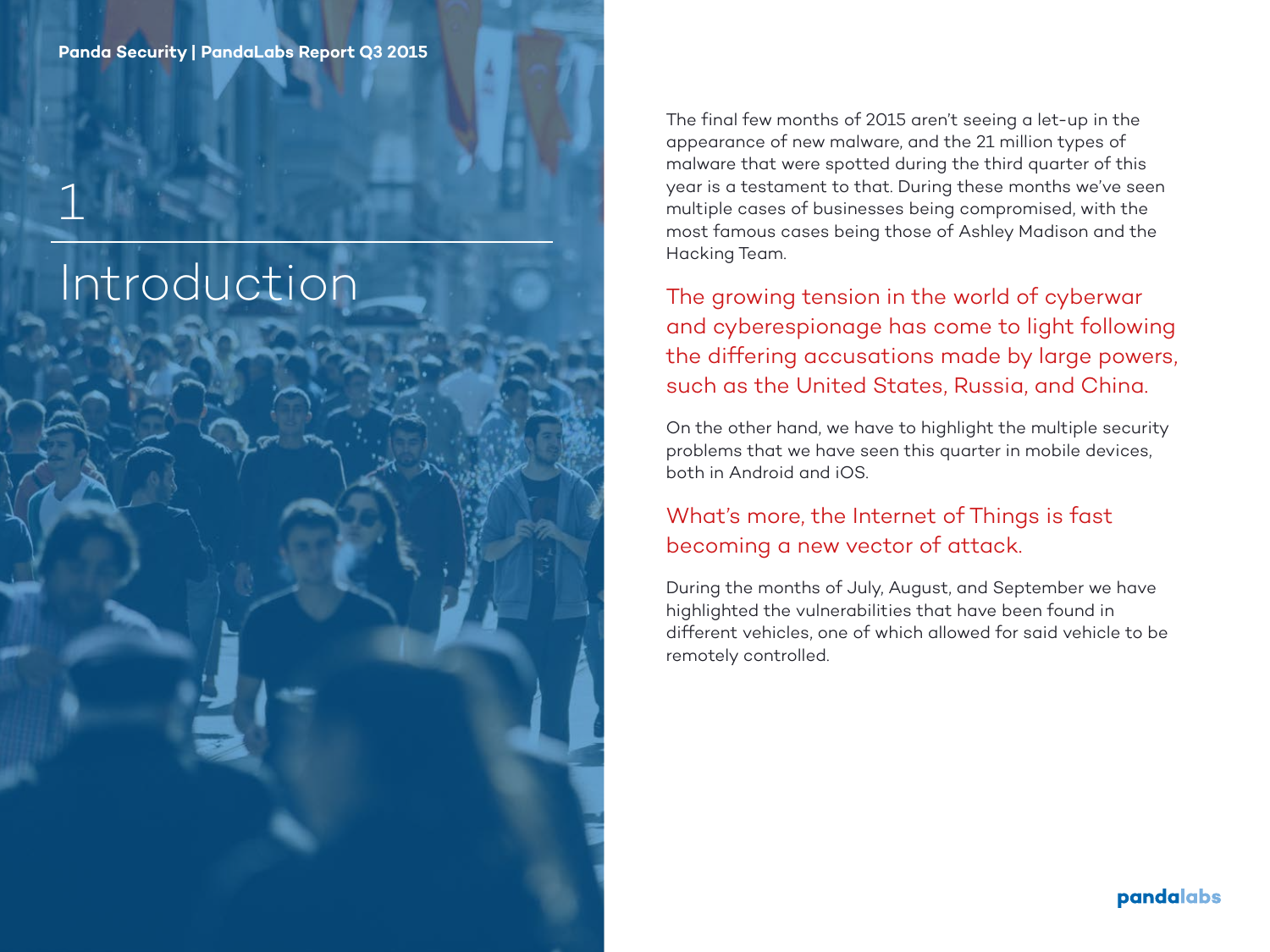# 2.THE QUARTER IN NUMBERS

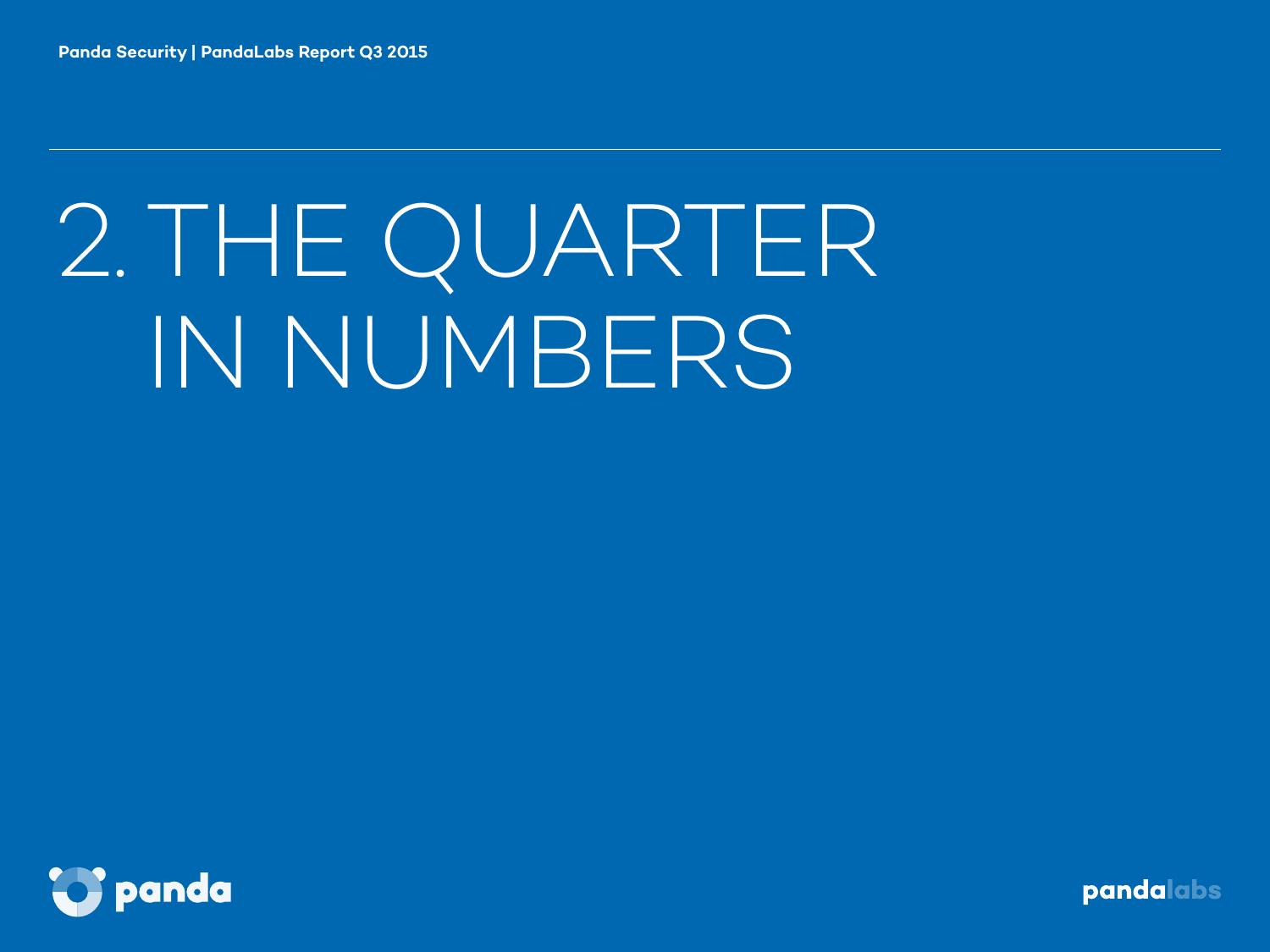# The quarter in numbers

2

aug

رائعه والمان فاقتنا الأواليل

During the summer months it is common to see a drop in the number of malware samples created, but this year has been an exception. We saw 21 million new threats, which resulted in an average of 230,000 per day.

Trojans are the most common type of malware, accounting for 69.15% of all samples that were registered during this period. In second place – by some distance – are the classic viruses, which account for 11.34%.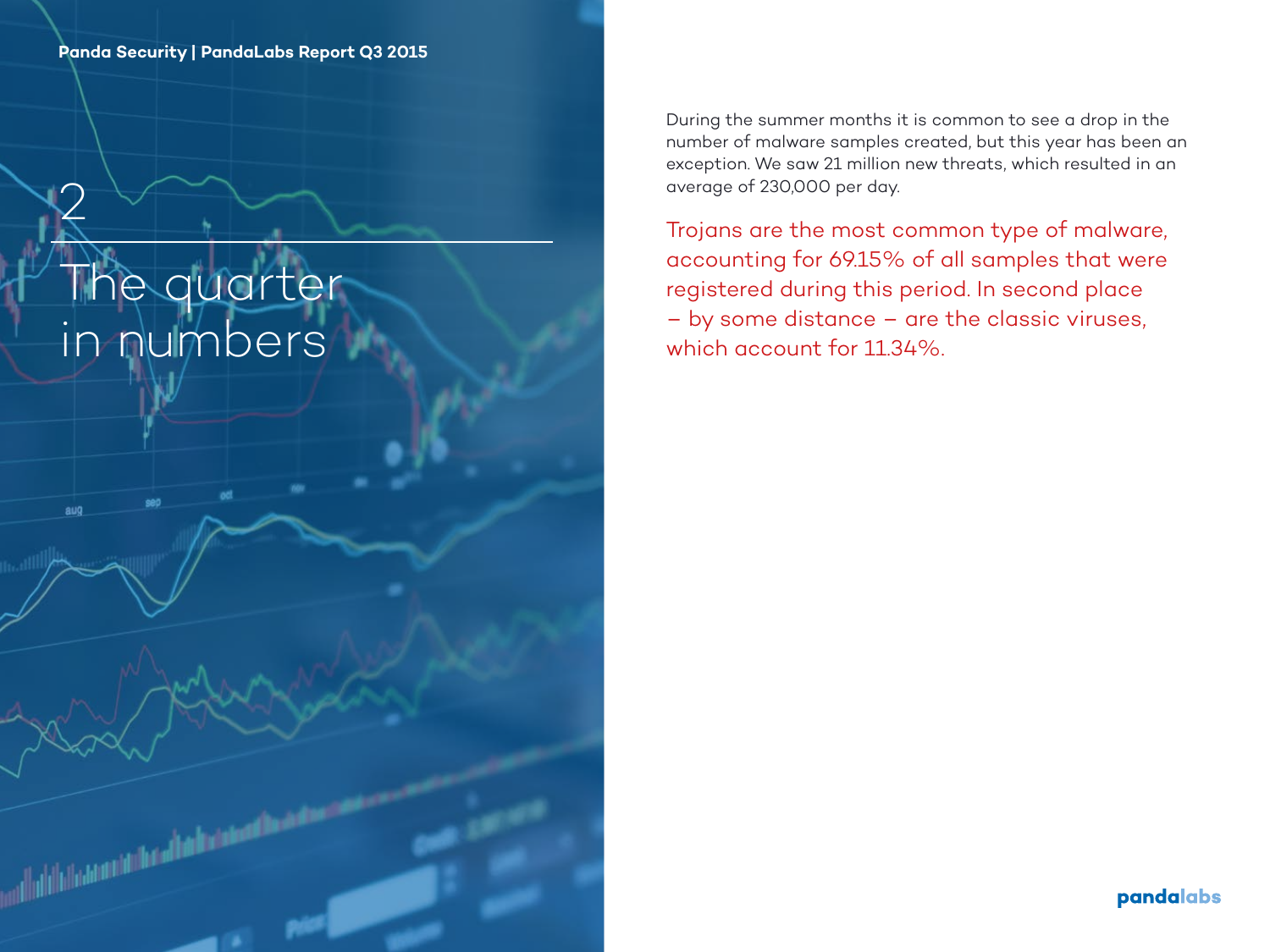These are the details of malware created this quarter:



NEW MALWARE CREATED

The "Other" category is made up of different types of possible threats, the most common of which are the PUPs (Potentially Unwanted Programs). If we analyze the infections that have taken place in the world by malware type, we see that the figures are similar to those of new malware types created, except in the category of "Other", whose percentage is higher in this respect:



#### INFECTIONS BY TYPE OF MALWARE IN THE THIRD QUARTER OF 2015

#### The rate of infection worldwide was 32.12%.

This reflects the number of computers that were protected by Panda Security and which encountered malware, but doesn't not mean to say that there were infected as a result. As regards to figures for specific countries, China, once again, is at the top of the list with an infection rate of 45.35%. Next in line are Peru (42.89%) and Turkey (40.99%), respectively.

Below are the 10 countries with the highest infection rates:

#### COUNTRIES WITH THE HIGHEST INFECTION RATES

| China -                |                        |                                                                         | 45,35%    |
|------------------------|------------------------|-------------------------------------------------------------------------|-----------|
| Turkey -               |                        |                                                                         | 42,89%    |
| Peru                   |                        |                                                                         | 40,99%    |
|                        |                        |                                                                         | 38,32%    |
| Taiwan —               |                        | <u> 1989 - Johann Barbara, martxa al III-lea (h. 1989).</u>             | 37,82%    |
| Bolivia -              |                        | <u> 1989 - Johann John Stein, markin fizik eta idazleari (h. 1989).</u> | $37,13\%$ |
| Guatemala <del>—</del> |                        |                                                                         | $36,75\%$ |
| $El$ Salvador $-$      |                        |                                                                         | 35,32%    |
|                        | Ecuador —————————————— |                                                                         | 35,02%    |
| Argentina              |                        |                                                                         | 34,78%    |
|                        |                        |                                                                         |           |

As we can see, the list is mainly composed of countries in Asia and Latin America. Other countries that have a rate that is higher than the global average include Poland (34.54%), Slovenia (33.98%), Colombia (33.11%), Spain (32.50%), Costa Rica (32.33%), Chile (32.19%), and Italy (32.15%).

Below are the countries with the lowest infection rates:

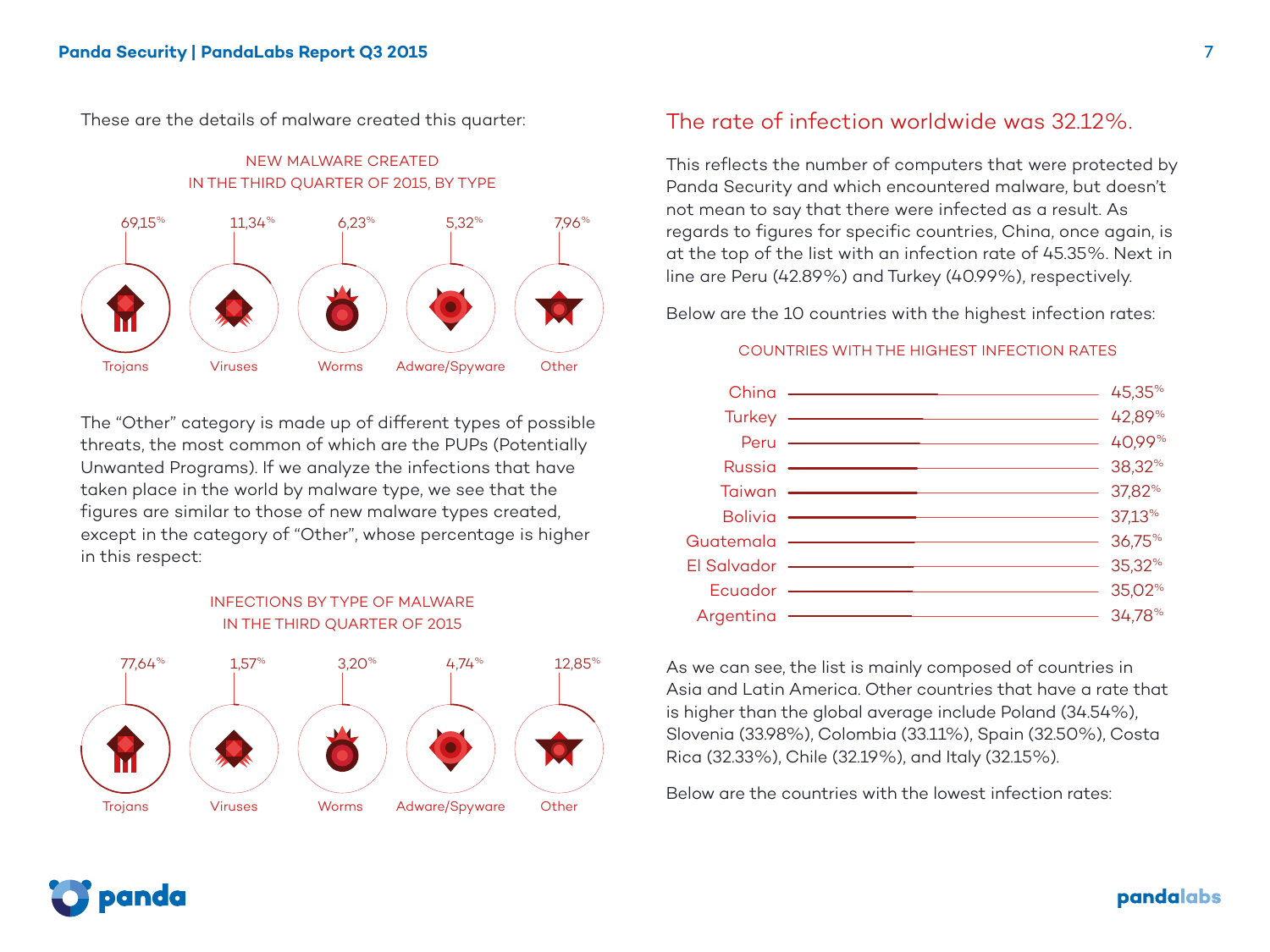#### COUNTRIES WITH THE LOWEST INFECTION RATES

| Portugal -        |  | 26,38%    |
|-------------------|--|-----------|
| Netherlands ————— |  | 26,22%    |
| Belgium -         |  | 25,96%    |
| France —          |  | 25,02%    |
| Germany -         |  | 24,87%    |
| <b>UK</b>         |  | 24,17%    |
| Switzerland -     |  | 22,75%    |
| Japan             |  | 23,57%    |
| Sweden -          |  | $21,33\%$ |
| Norway            |  | 20.12%    |
|                   |  |           |



#### Europe has the lowest rate of infection worldwide, with nine countries in this list.

Norway (20.12%), Sweden (21.33%), and Japan (22.75%) have the lowest rates in infection globally.

Other countries that have a lower than average infection rate include Denmark (26.50%), Finland (26.78%), Panama (27.01%), Canada (27.42%), Austria (28.53%), Venezuela (29.25%), Uruguay (29.54%), Australia (29.92%), United States (30.13%), Czech Republic (30.46%), Mexico (31.76%), and Hungary (32.02%).

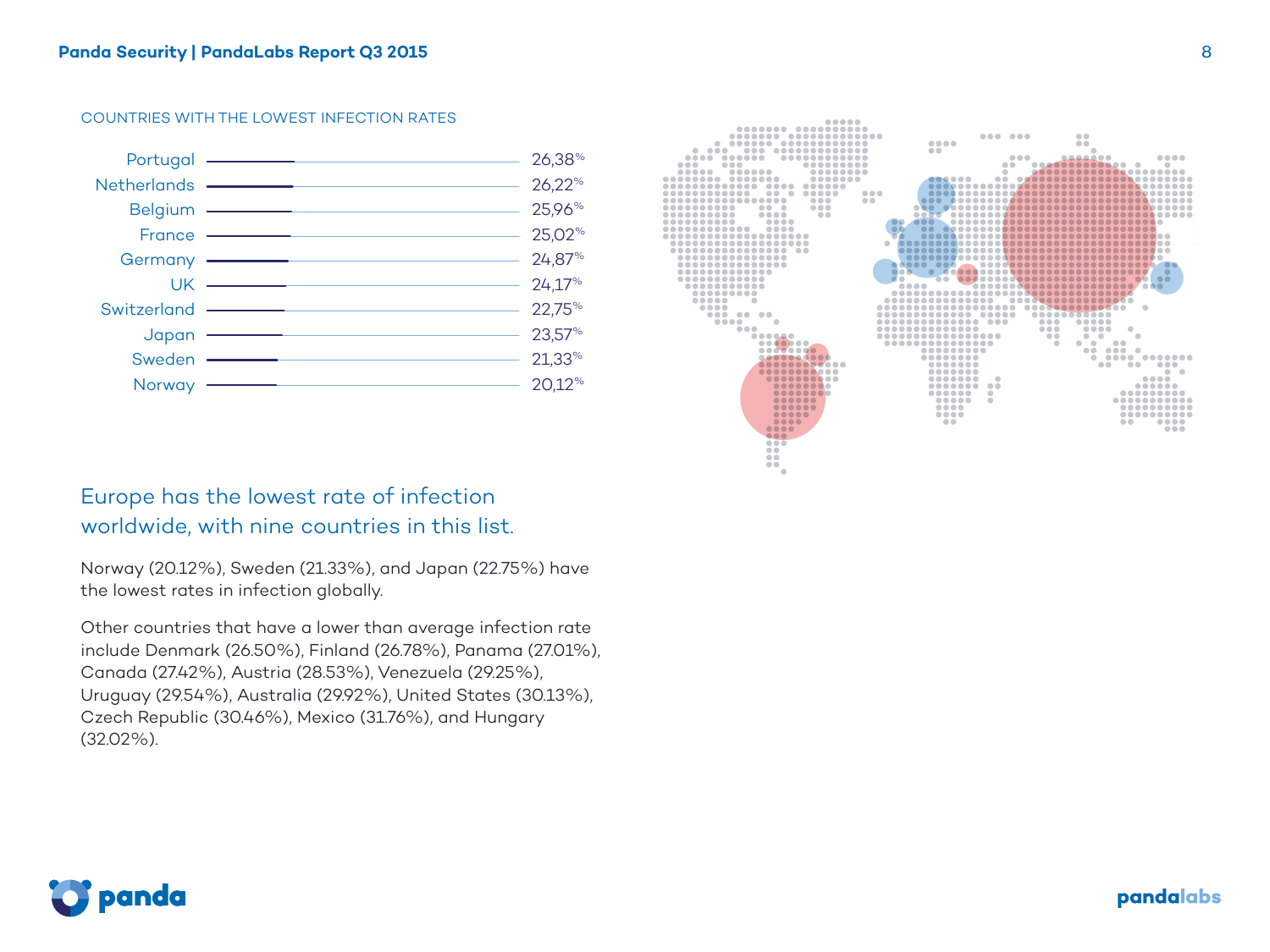# 3.THE QUARTER AT A GLANCE

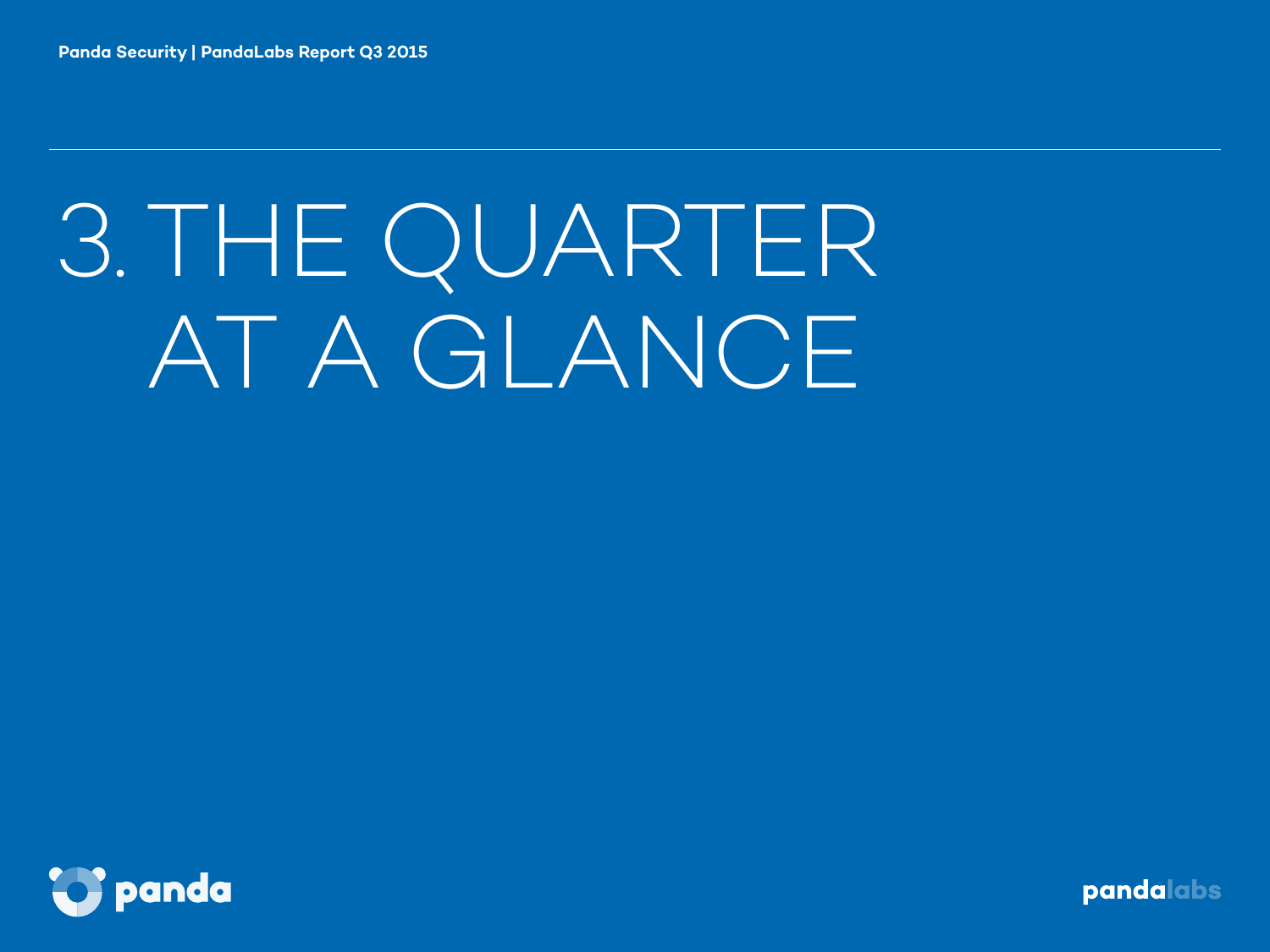3

# The quarter at a glance

## **Cybercrime**

One of the biggest attacks that took place in this period was, without a doubt, the one which affected Ashley Madison. The attackers, known as Impact Team, displayed a message on their website demanding the closure of the dating agency or they would publish all of the information that they had stolen. Not long after they published a torrent with 10GB of information as the Canadian company failed to give in to their demands.

Among the information that was released were the private details of 37 million customers, completed transactions, email address, sexual preferences, etc. Furthermore, the release also included internal documents relating to the business.



This quarter has also seen a whole host of new vulnerabilities used by cybercriminals as a means to access their victims.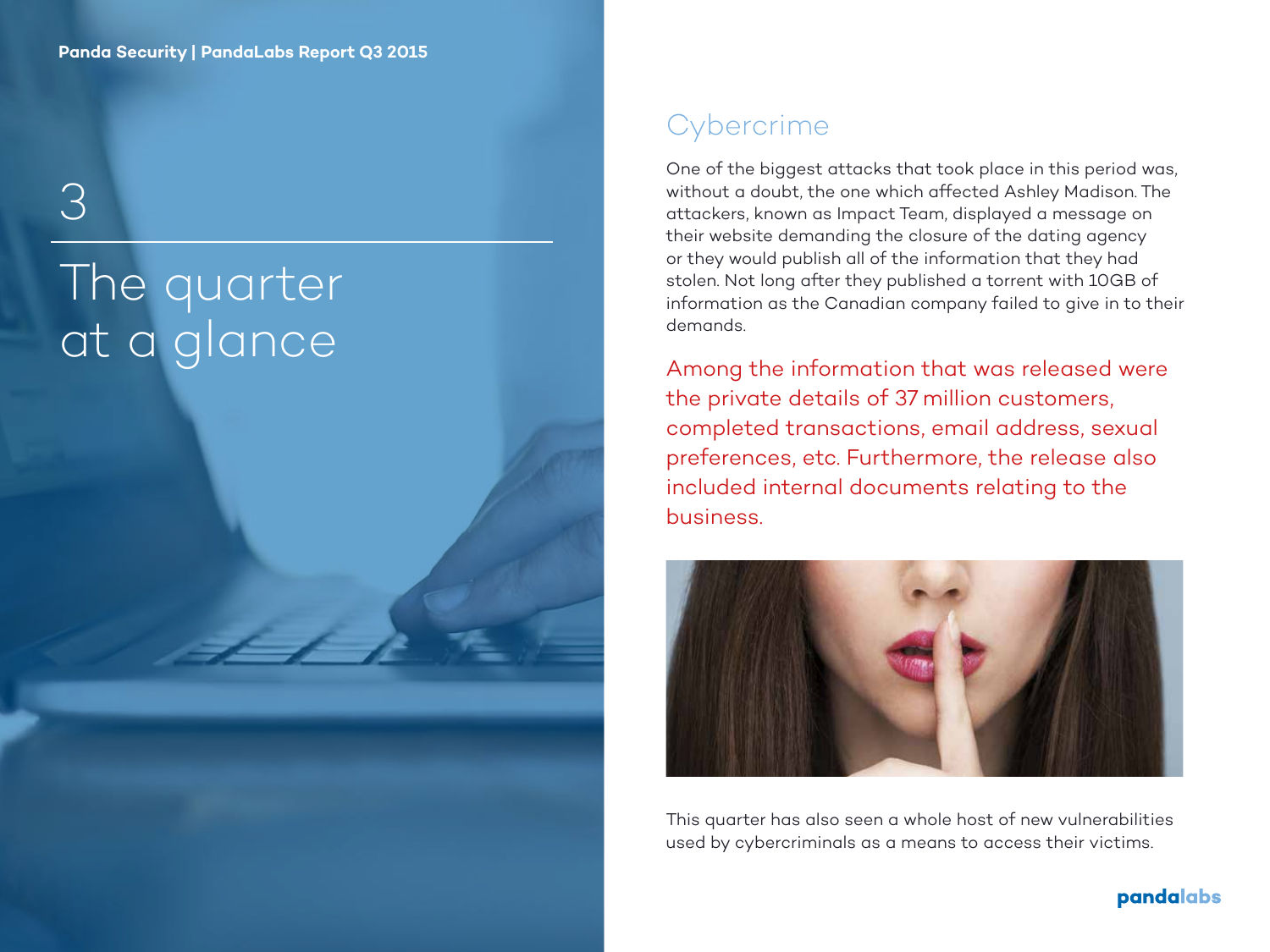Apart from the typical Flash or Java attacks, the Apple Mac OS X operating system has also seen a couple of incidents.

The first of these, which was discovered by Stefan Esser, allowed for access to the root and saw Adware being used to attack Macs.



The second vulnerability was discovered by investigators at MyK. It consisted of a vulnerability in the password administration system that allowed the attacker to obtain all of the stored information.

One of the methods of attack that is quickly becoming popular consists of intercepting routers, both in homes and businesses. By doing this, the routers remain under the attacker's control. It was brought to light that routers in businesses such as ASUS, DIGICOM, Observa Telecom, PLDT, and ZTE had predefined information in their access codes. This allows attackers to take control of them without needing to

enter the premises, and we have seen examples of this where the attackers used a DDoS against Xbox Live and PSN last Christmas.

#### Adobe Flash, known for its numerous security issues, is facing its demise soon.

iOS didn't allow for it to be run on its operating system and Android followed suit. Now it's the turn of Google to put the final nail in its coffin, by banning it from its Chrome browser. Amazon has also announced that it is banning any advertisement that is based on this format from its website.

The FBI has detained 5 individuals that were involved in the hacking that JPMorgan suffered in 2014.

In this attack that managed to get the credentials of an employee, and later used these to access 90 of the company's servers to steal information belonging to 76 million individuals and 7 million businesses, all of which were clients of the company.

Microsoft has decided to improve the security of its products and solutions by doubling the reward available to investigators that are able to discover critical new errors in its solutions. The amount has increased from \$50,000 to \$100,000.

Although this is becoming a common feature in IT companies, it hasn't yet filtered down to all sectors, although more and more businesses are offering incentives to their investigators

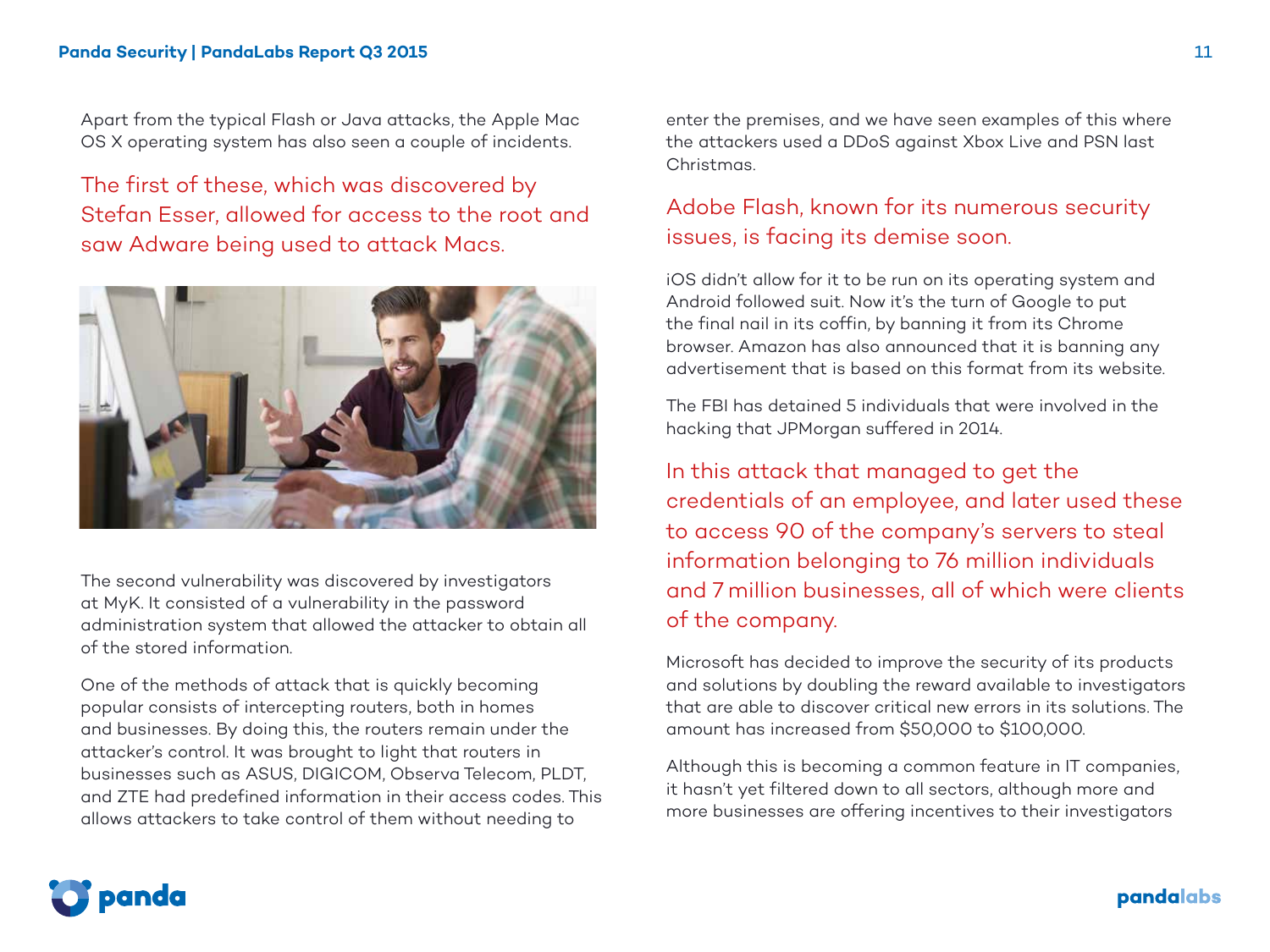in the hope that they will be informed first, as opposed to them selling the information to an outside source. In the case of United Airlines, which offers air miles as a reward, they have decided to offer up to one million air miles to their investigators who discover and inform them of errors.

The FBI also offers incentives, although in this case they are aimed at those who offer information on the suspected criminals. The highest reward offered is three million dollars for anyone who can help capture Evgeniy Mikhailovich Bogachev, the mastermind behind the network of Gameover ZeuS bots.

### Social media

Facebook announced that it was looking into adding a "Dislike" button to its website, and as expected, cybercriminals jumped on this opportunity.

A few hours after the announcement different types of false links appeared offering the "Dislike" feature which were actually just traps looking to trick users into giving away private information.

## Mobiles

### In July, Zimperium recognized a massive vulnerability for Android that affected 950 million devices that used the operating system.

The problem wasn't just the amount of mobiles, tablets, or other devices that were affected, but rather how easy it was to remotely endanger them. By just sending a malicious MMS it is possible to take control of any telephone just by knowing the victim's number. It isn't even necessary to open the MMS, as Android automatically processes images, meaning that receiving the MMS was enough to cause the damage.

Although the problem has since been corrected, the large number of manufacturers and versions of the operating system means that there could still be some versions out there that haven't been updated with the latest safety measures.



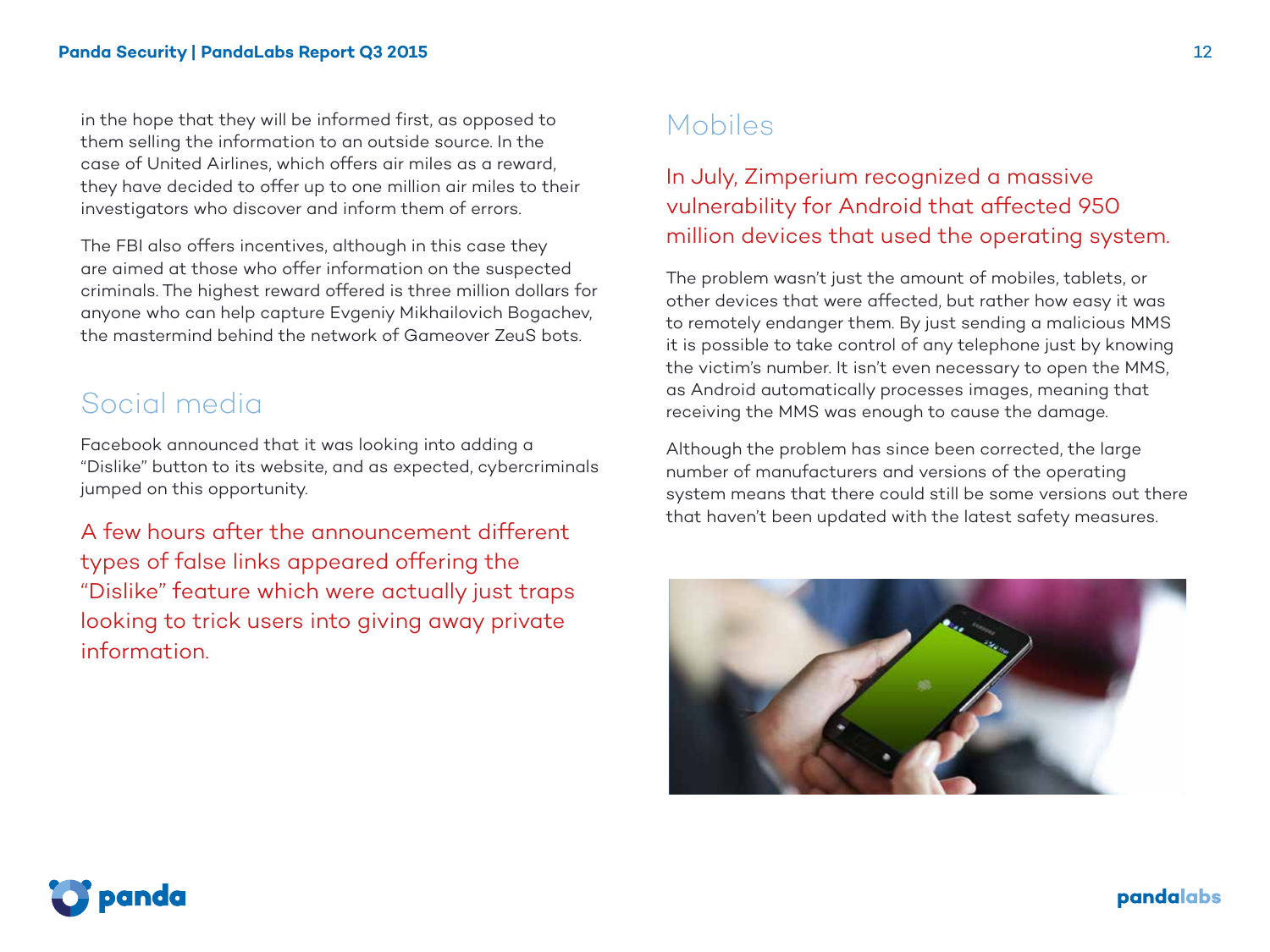Google has since made a large number of the manufacturers (Sony, LG, Motorola, etc.) include the latest updates and Samsung announced that they would offer monthly updated to their customers to keep ahead of new vulnerabilities that keep on appearing.

In fact, not long after, two investigators from IBM's XForce published another security problem that allowed an attacker to replace a legitimate application with a malicious one, which would then allow the attacker access to permission controls for the replaced app. Google has since updated its software to take care of this security problem.

We are now used to seeing ransomware attacks on PCs and it is becoming more common to see them taking place on Android, too. In fact, during the previous three months these attacks have been marked out for their originality and simplicity.

### What a malicious app does is change the PIN of the device and demand a ransom of 500 dollars.

For example, the users of our antivirus for Android can change the PIN code of their mobile from their web control panel, thus rendering this type of attack ineffective and saving themselves 500 dollars.

### Apple's operating system has also suffered various attacks during these months.

The company Appthority has discovered a vulnerability called Quicksand that affects corporations that use MDM (Mobile Device Management) services and could put confidential

information relating to the company at risk. Apple has taken care of this vulnerability with its new version of iOS 8.4.1.

Another vulnerability that has been taken care of is Ims0mnia, which allowed a malicious app to avoid the running restrictions of Apple, permitting the activation of the microphone or camera and allowing the user to be spied on.

Apple had to remove a number of applications from its Apple Store owing to an attack known as XcodeGhost. The attackers published a modified version of the software that developed apps for iOS, which led to app creators using it to include malicious features in their apps without knowing.

Another attack targeted at Apple users managed to get off with iCloud credentials of more than 225,000 users. The attack affected users who had previously jailbroken their device so as to install apps without using the official App Store, but which resulted in the security controls installed on iOS being deleted.

### Internet of Things

In July, HP Fortify published the results of a study on smartwatches which found that 100% of the devices analyzed were vulnerable to attack and shed light on the main problems that smartwatches face.

For example, none of the smartwatches offered a double authentication when linked to a mobile device and allowed for incorrect passwords to be entered repeatedly.

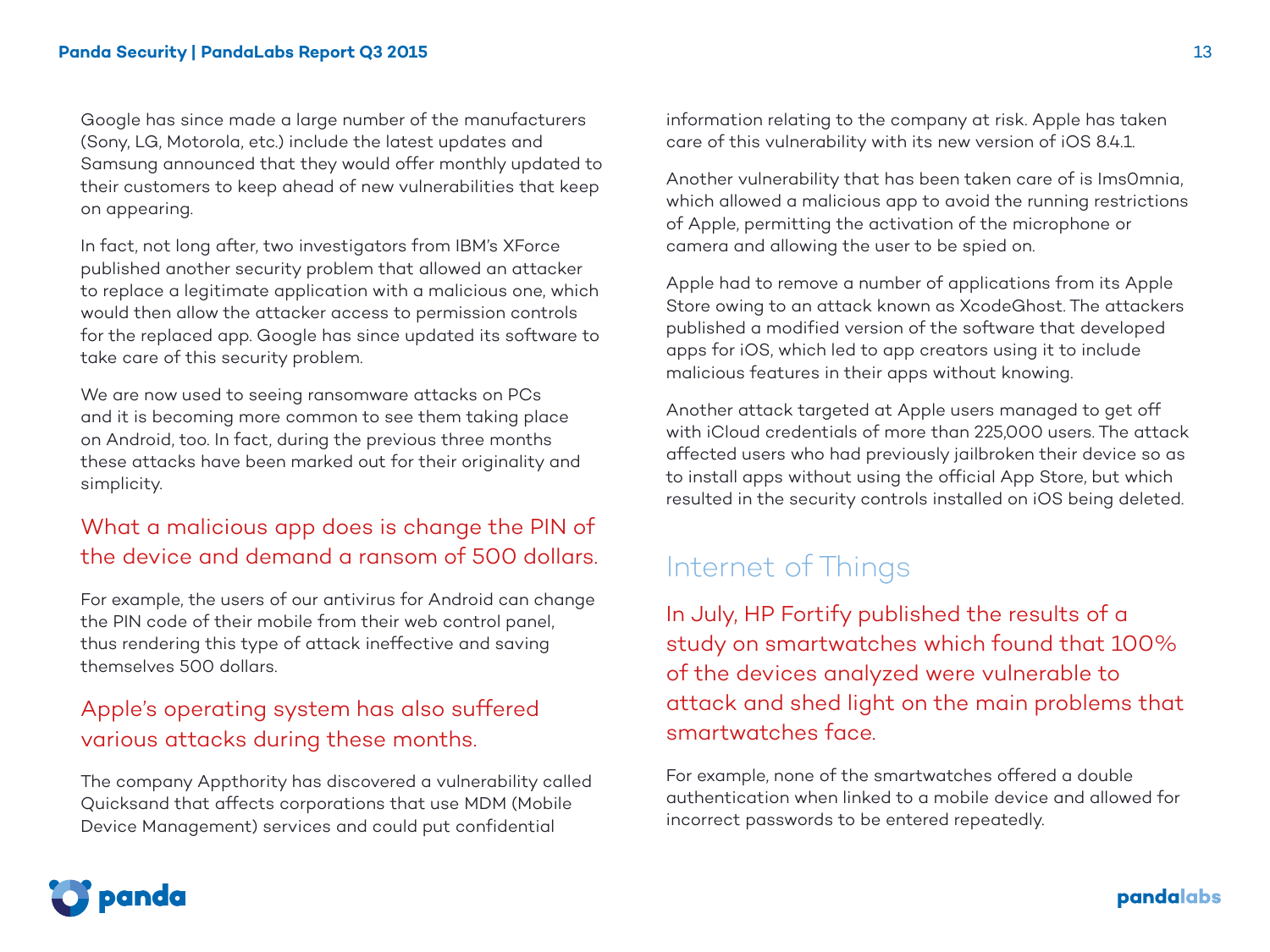Security investigators Charlie Miller and Chris Valasek carried out a demonstration in July which left the world in shock.

#### They convinced Andy Greenberg, a journalist at Wired, to drive a Jeep Cherokee while the two of them hacked the car from their homes.

The attack started off with them taking control of things such as the air conditioning in the car, activating windscreen wipers, changing the radio station, and playing around with the volume… and ended with them taking complete control of the car, including its braking system.

The spent months working on these attacks and even informed the manufacturer before the test, hoping that they would install new security updates to cover this vulnerability. The pair gave more information on how they carried out the tests in an interview that they gave at the BlackHat conference in August.

Land Rover was also informed in July of a fault in software that affected 65,000 vehicles that had been on sale since 2013. The fault allowed for the unlocking of the doors by outside sources.

Kevin Mahaffey and Marc Rogers, two investigators, showed how to hack a Tesla Model S. as the BlackHat conference. Despite needing physical access to the car to carry out this attack, they discovered 6 new vulnerabilities that allowed them to stop the engine when it was travelling at slow speeds. The manufacturer has since taken action to cover up this problem.



### **Cyberwar**

Hacking Team is a business known for providing cyberespionage and cyberattack tools to a multitude of governments worldwide.

In July it suffered a massive hack which saw the theft of all types of data. The attack was made known via the Hacking Team's Twitter account, which was also taken over by the attacker who changed the name of the account to Hacked Team and attached a link to download all of the stolen information.

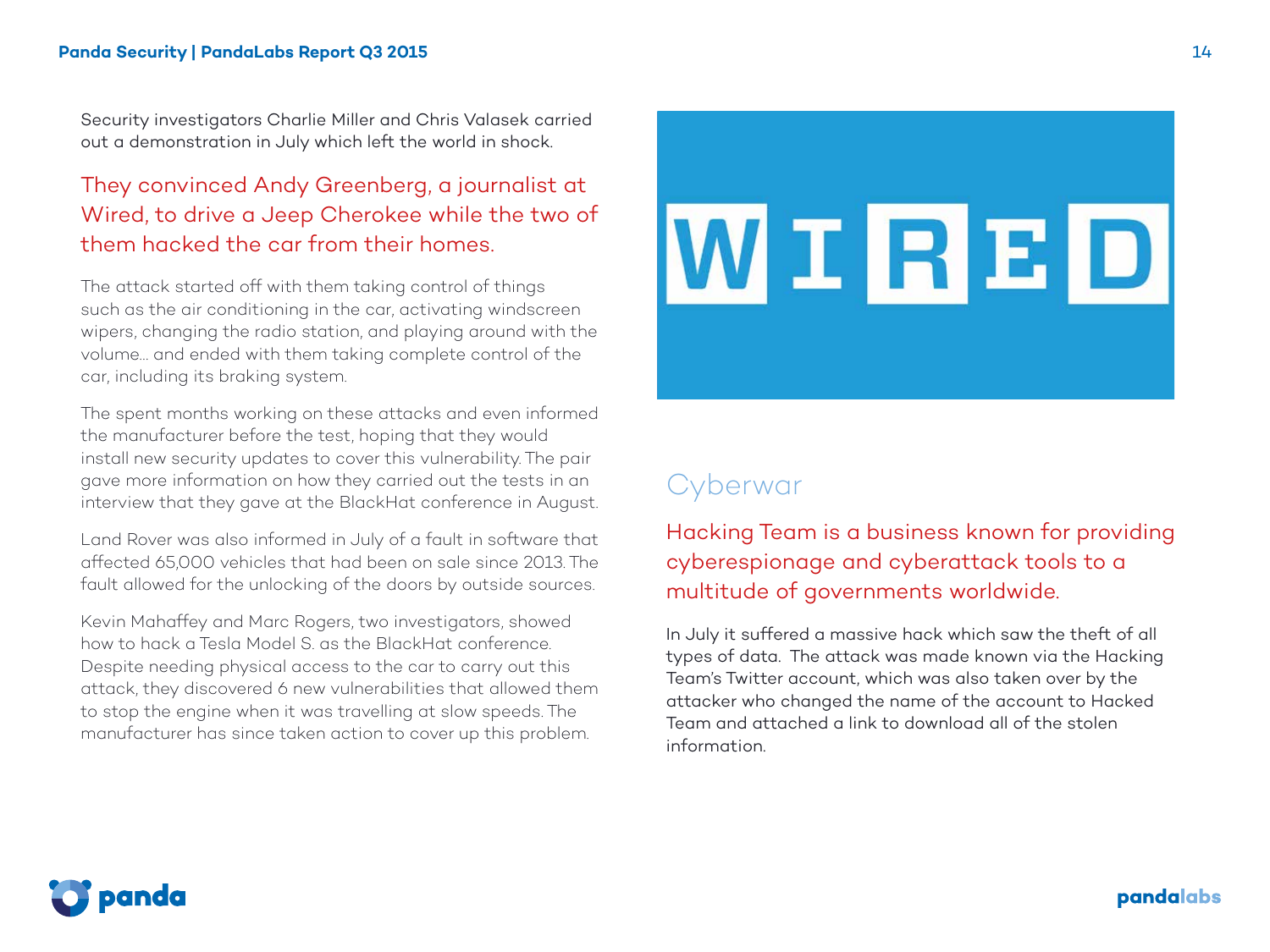1HT Hacked Team @hackingtean

Since we have nothing to hide, we're publishing all our e-mails, files, and source code mega.co.nz/#!Xx1lhChT!rbB... infotomb.com/eyyxo.torrent

They made public lists of clients (police and intelligence agencies of various countries, from the United States to Uzbekistan). They also made public a corporate certificate used by Hacking Team, passwords they were used on their most protected systems, lists of products that they sold, source codes for their applications, financial data, etc. They even published a website with a search function that allowed for all of the email addresses stored by Hacking Team to be searched through.

A few days later a Zero-Day was discovered on Adobe Flash thanks to the information stolen from Hacking Team.

James Comey, the director of the FBI, spoke at a security forum and told of how they had detected a growth in interest on behalf of terrorists in strategies for launching cyberterrorist attacks against the United States. He didn't specify the types of attacks and said that they still appeared to be in the planning stages and that the terrorists were still looking into how effective they could be.

On July 25, Russian hackers managed to access a nonclassified email system pertaining to the Pentagon. Official sources have stated that it was a sophisticated attack and that they were sure there was a government entity behind it.

In September, investigators at DGI published a study on the 78020 unit of the Chinese army, where they showed that it was behind a group known as Naikon, which was responsible for different military, economic and diplomatic cyberespionage attacks in the area. Its victims included Cambodia, Indonesia, Laos, Malaysia, Myanmar, Nepal, the Philippines, Singapore, Thailand, Vietnam, The United Nations Development Program, and the Association of Southeast Asian Nations.

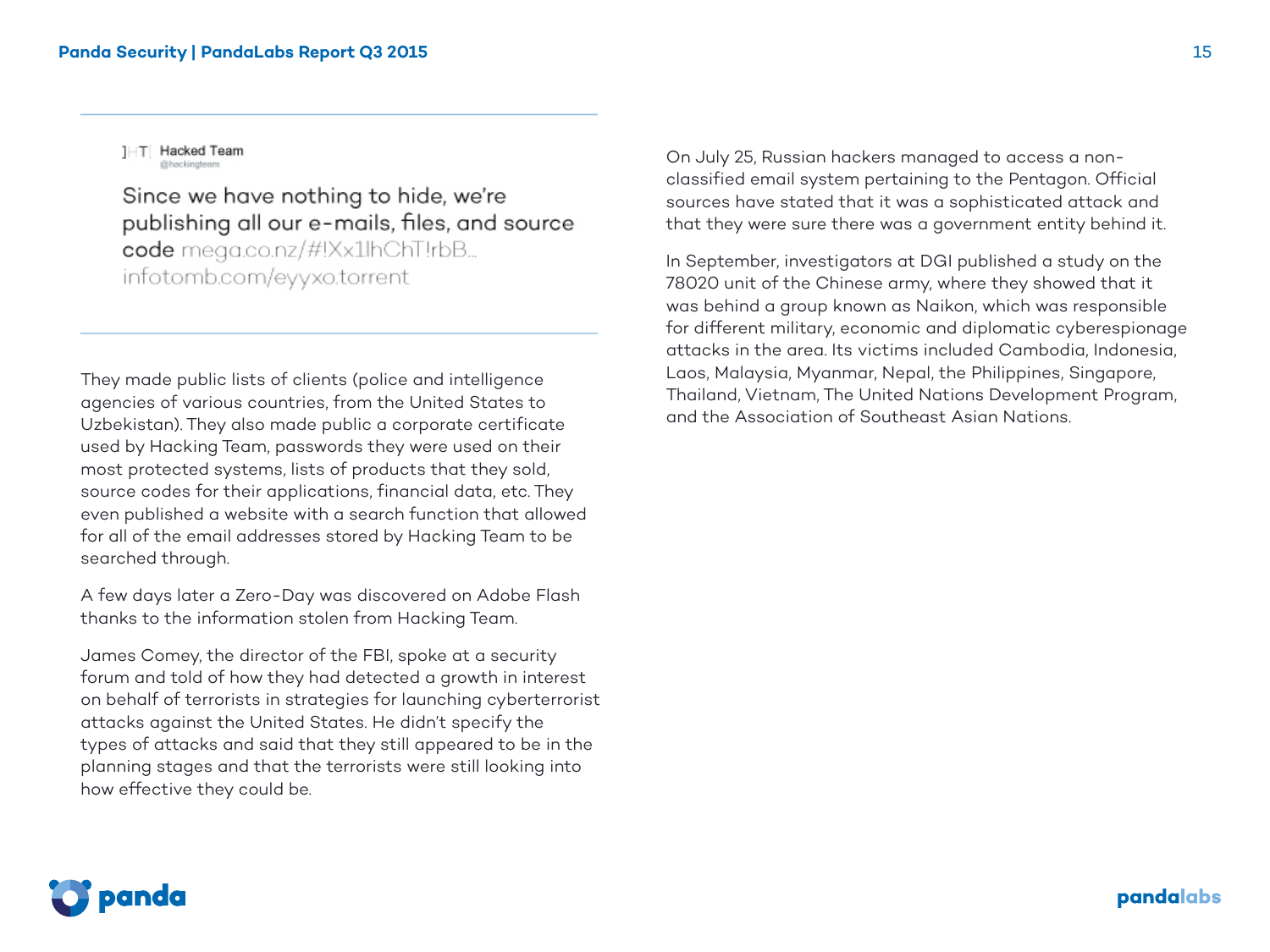# 4. CONCLUSION

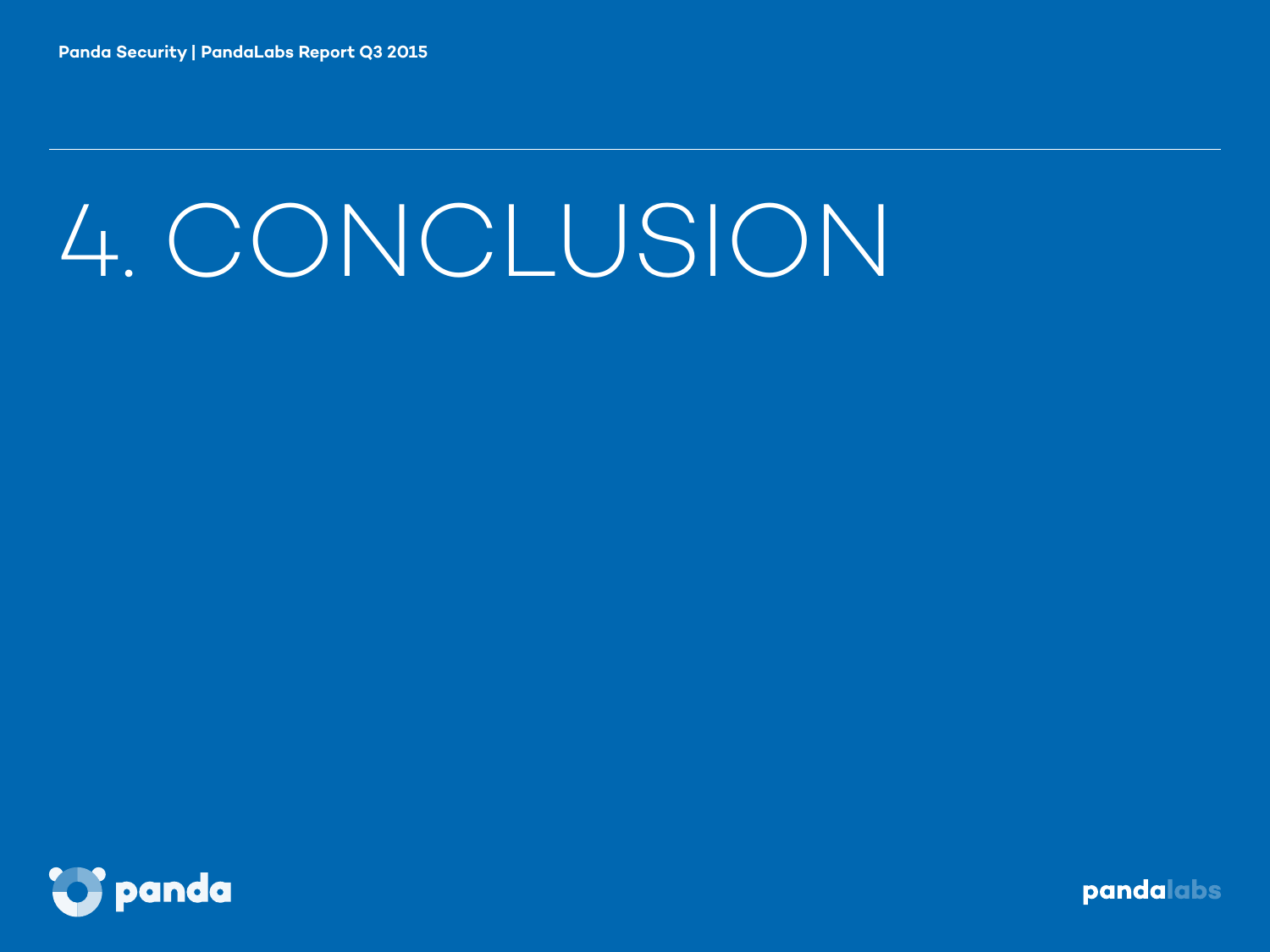Conclusion

4

2015 is drawing to a close and we can confirm that we are achieving the predictions that we made a year ago. For the first time we have included a section in the report where we highlight security problems for IoT devices, with smartwatches and smart cars as the protagonists.

Information theft for businesses is continuing to happen and we can only focus on the most important cases. Businesses should be prepared and ready to protect themselves against attacks that they are being subjected to.

We'll be back with our next report in three months, until then you can keep up to date with the latest news at

http://www.pandasecurity.com/mediacenter/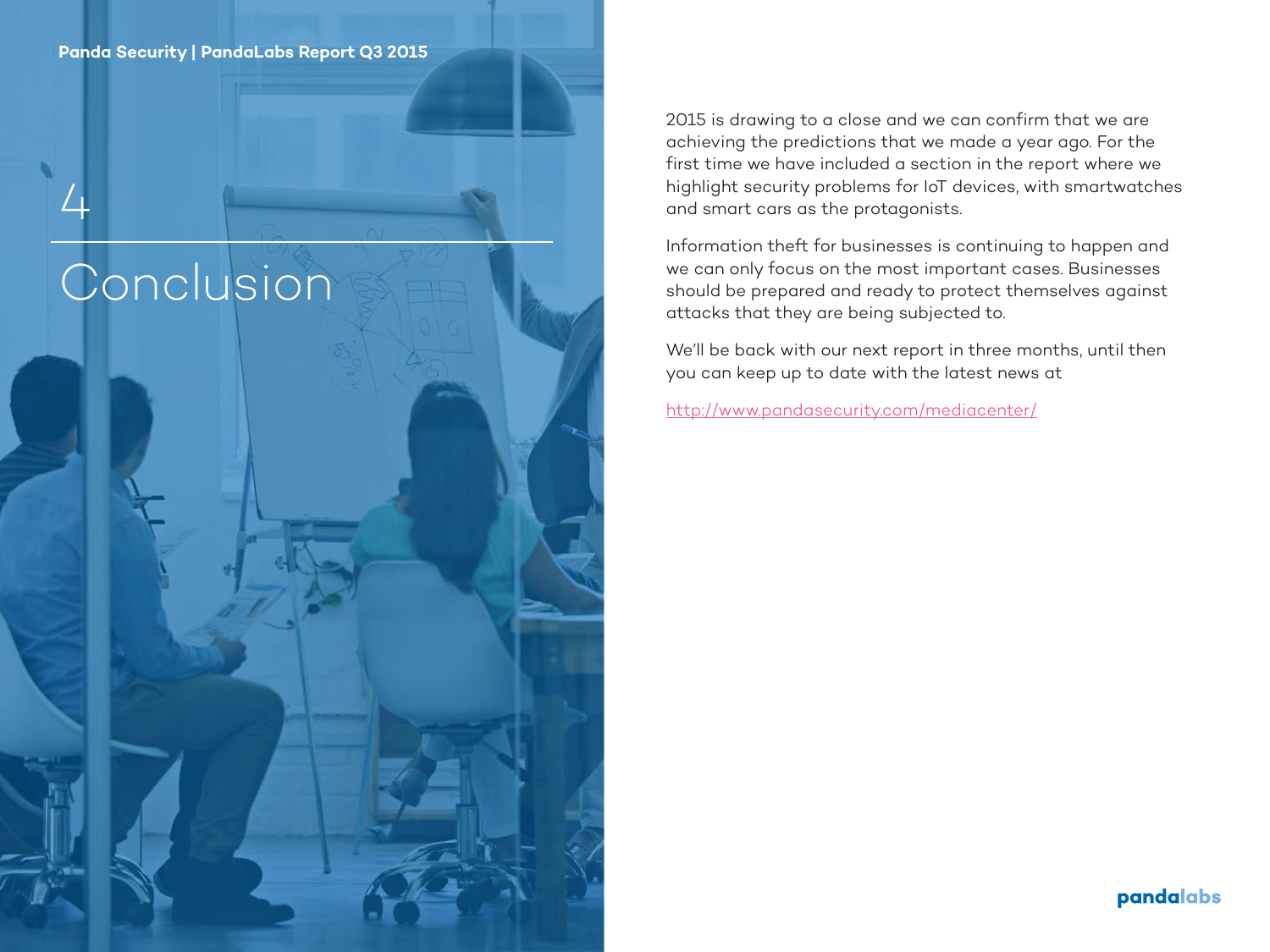# 5. ABOUT PANDALABS

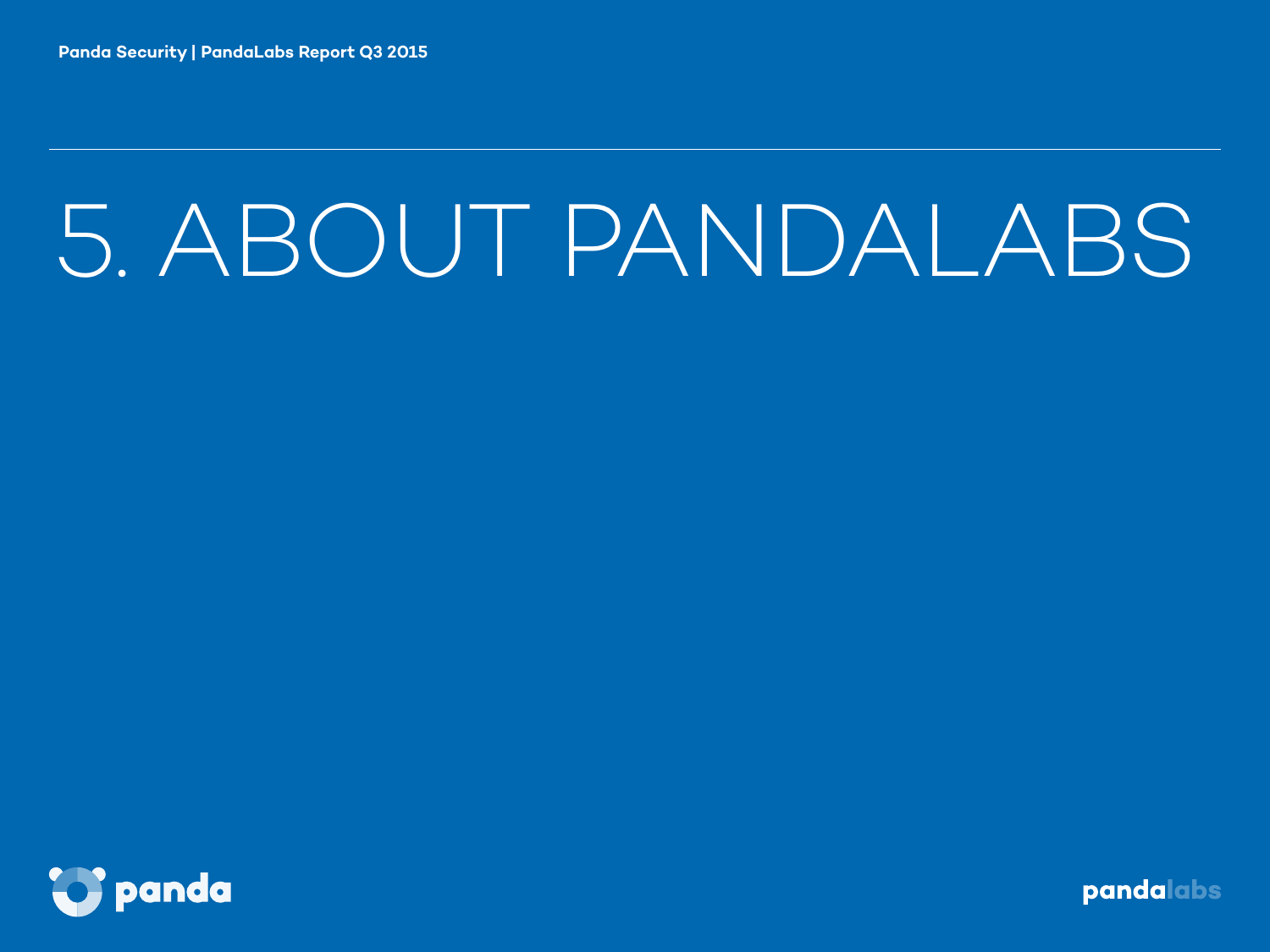5

670 **GATGCTAAACTTA** 

About PandaLabs

PandaLabs is Panda Security's anti-malware laboratory, and represents the company's nerve center for malware treatment:

- PandaLabs creates continually and in real-time the counter-measures necessary to protect Panda Security clients from all kind of malicious code on a global level.
- PandaLabs is in this way responsible for carrying out detailed scans of all kinds of malware, with the aim of improving the protection offered to Panda Security clients, as well as keeping the general public informed.

Likewise, PandaLabs maintains a constant state of vigilance, closely observing the various trends and developments taking place in the field of malware and security.

Its aim is to warn and provide alerts on imminent dangers and threats, as well as to forecast future events.